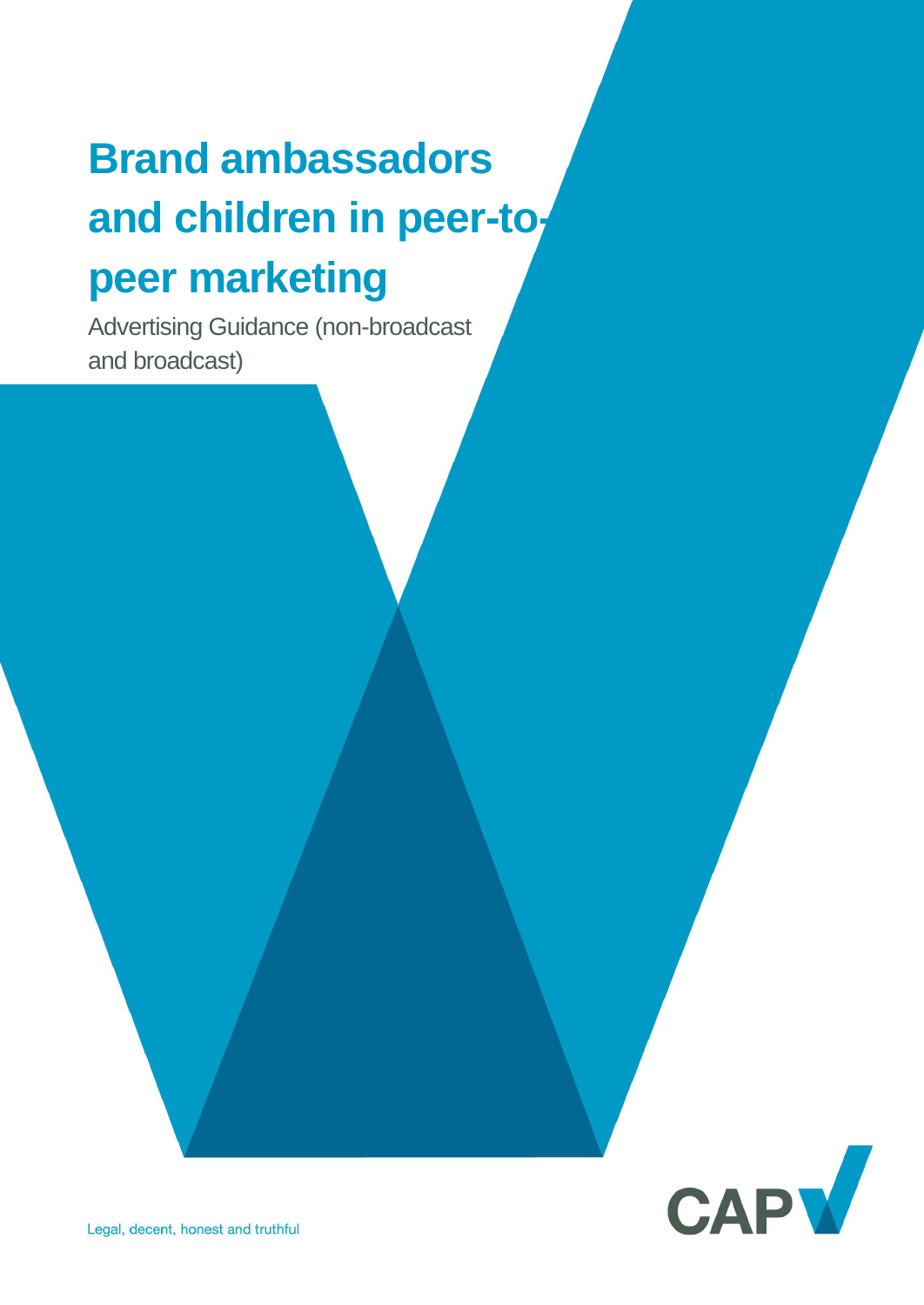# Foreword

The Committee of Advertising Practice (CAP) offers guidance on the interpretation of the UK Code of Non-broadcast Advertising and Direct & Promotional Marketing (the CAP Code) in relation to non-broadcast marketing communications.

The Broadcast Committee of Advertising Practice (BCAP) offers guidance on the interpretation of the UK Code of Broadcast Advertising (the BCAP Code) in relation to broadcast marketing communications.

Advertising Guidance is intended to guide advertisers, agencies and media owners how to interpret the Codes but is not a substitute for those Codes. Advertising Guidance reflects CAP's and/or BCAP's intended effect of the Codes but neither constitutes new rules nor binds the ASA Councils in the event of a complaint about an advertisement that follows it.

For pre-publication advice on specific non-broadcast advertisements, consult the CAP Copy Advice team by telephone on 020 7492 2100, by fax on 020 7404 3404 or you can log a written enquiry via our [online request form.](https://www.asa.org.uk/advice-and-resources/bespoke-copy-advice.html)

For advice on specific radio advertisements, consult [Radiocentre,](https://www.radiocentre.org/clearance/) and for TV advertisements, [Clearcast.](http://www.clearcast.co.uk/)

For the full list of Advertising Guidance, please [visit our website.](https://www.asa.org.uk/advice-and-resources/resource-library/advertising-guidance.html)

Updated 06 November 2019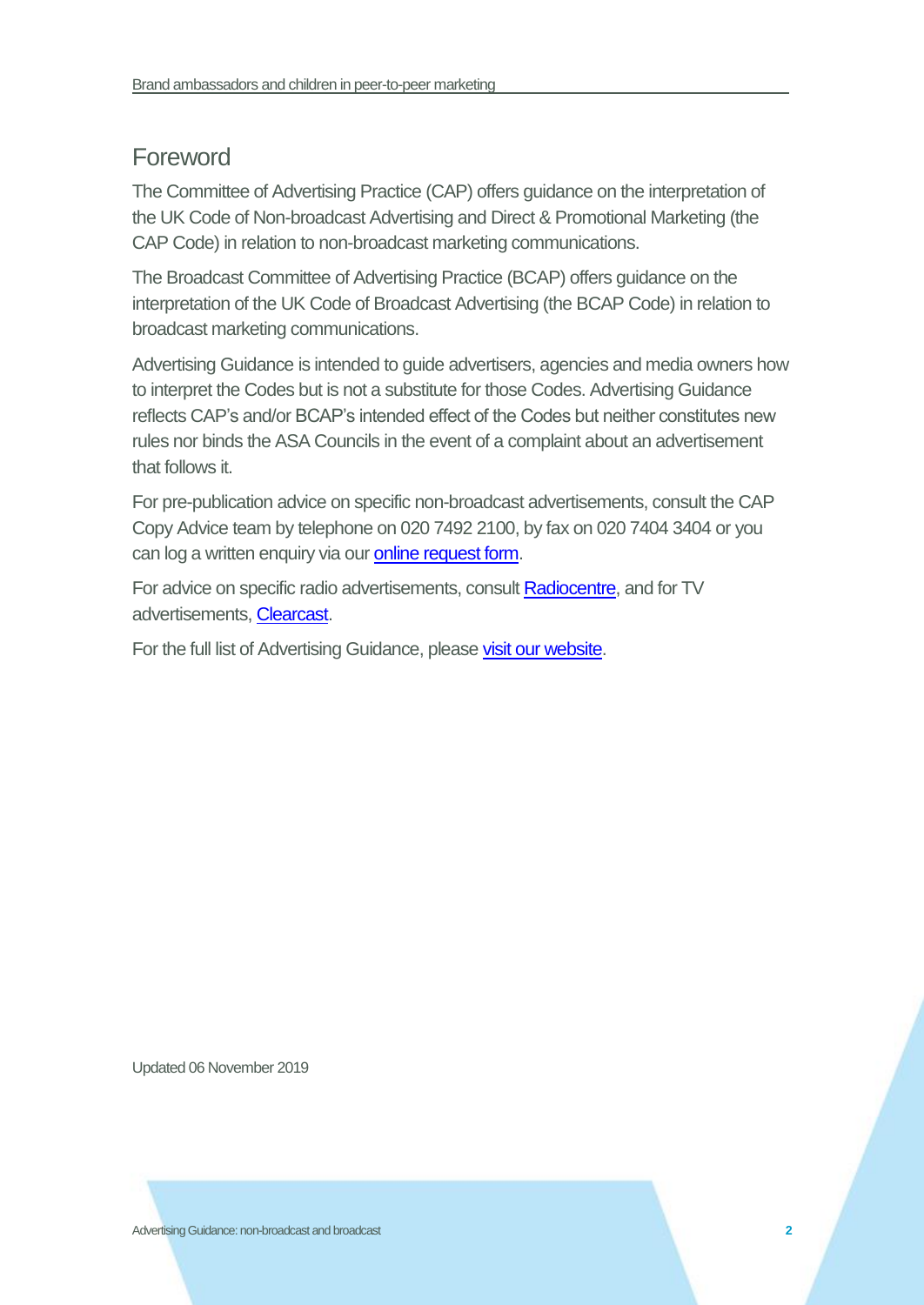# **Background**

Marketers should be aware that the advertising industry, under the auspices of the Advertising Association, has published its own voluntary Pledge not to employ, directly or indirectly, paid or paid-in-kind young people under the age of 16 to promote brands, products, goods, services, causes or ideas directly to their known peers, associates or friends. The Pledge can be foun[d here.](http://www.adassoc.org.uk/wp-content/uploads/2015/03/Brand-Ambassadors-and-Peer-to-Peer-Marketing-Pledge.pdf)

## What is peer-to-peer marketing?

There are a range of techniques whereby a marketer may incentivise a child to express their endorsement of a product, either offline or online. The incentive might be monetary but in the online environment it is more likely to consist of access to content, virtual points or the like.

Marketers often provide the user with access to information, promotions and exclusive content if the web user hits the "Like" button on Facebook or "Re-tweets (RTs)" a tweet on Twitter, for example. Their decision to "like" or "RT" the brand then becomes visible to their friends in their "news feeds".

## What are brand ambassadors?

A brand ambassador is someone engaged by a marketer to promote a brand or product to others. This typically involves celebrities who act as the public face of a marketer.

However, it may involve the employment of a consumer by a marketer to promote products or services to their peers. In contrast to other forms of peer-to-peer marketing where a consumer responds to a marketer's invitation for an incentive, a brand ambassador is employed on a more formal basis to promote the brand to their friends or people with whom they interact; the content of the brand ambassador's communications is normally controlled by the marketer.

Examples of the practice may include employing children to tell their friends about a particular product in return for free goods, or providing children with branded clothing to wear and discuss with their peers when socialising with them. These practices are typically undertaken with parental consent.

## What types of peer-to-peer marketing and brand ambassadorship are subject to the CAP Code?

The CAP Code applies to marketing communications in a range of non-broadcast media, including advertisements in electronic media, companies' marketing communications on their own websites and online sales promotions. The Code is likely to cover the content of particular peer-to-peer advertisements delivered by brand ambassadors or generated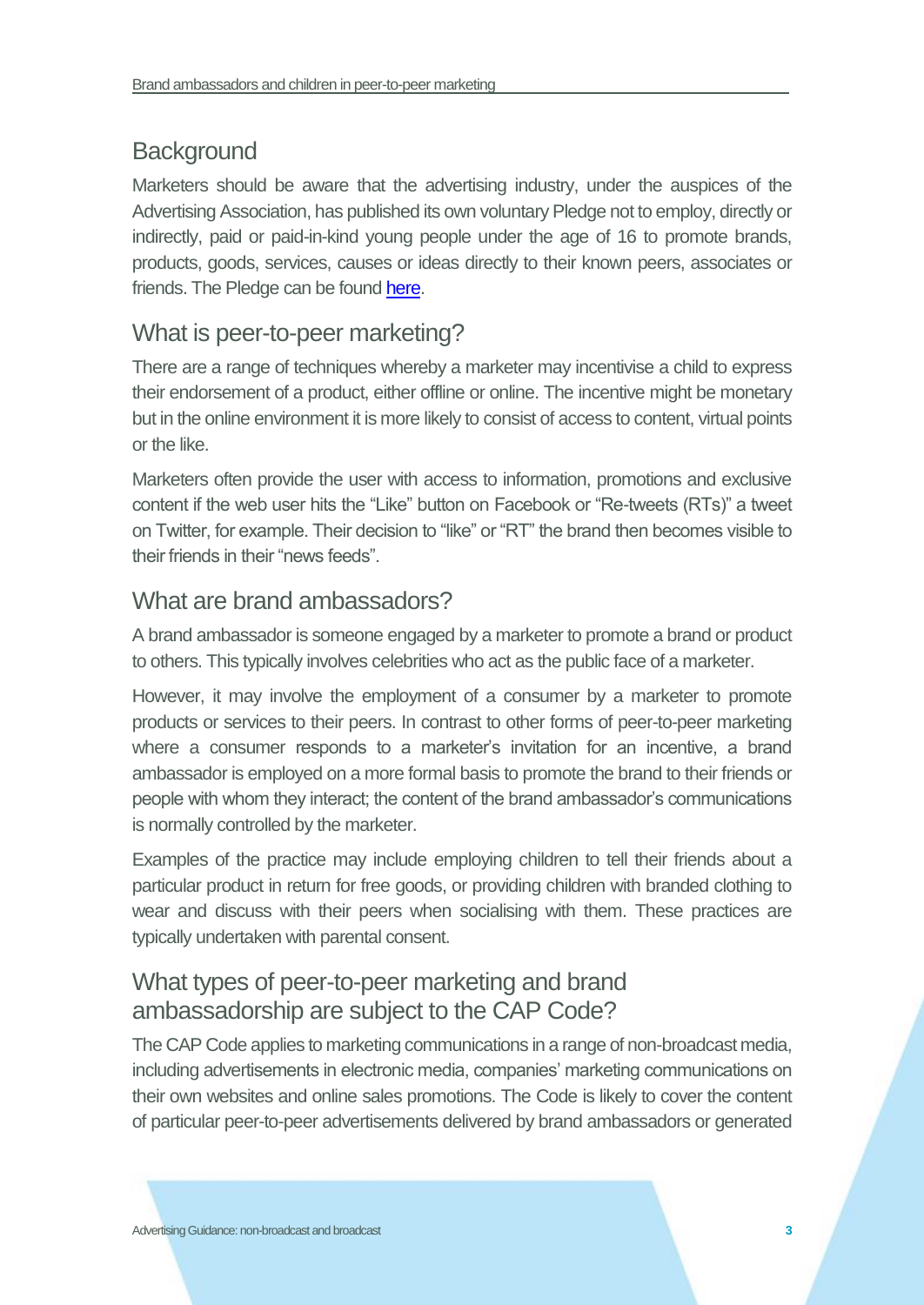as a result of a child responding to an incentive offered by a marketer but it does not cover the relationship (employment or otherwise) between the marketer and the child.

Live oral communications, including verbal expressions of endorsement, are not covered by the CAP Code: conversations between children, even at the behest of a marketer, are not – for practical reasons relating to the capture and enforcement of such communications – covered by the CAP Code.

The CAP Code will apply to marketing communications that result from a reciprocal relationship between the marketer and a child and where editorial control rests with the marketer. Editorial control does not mean that the marketer need have sole authorship of the communication: the content may be created by the child. However, if the marketer retains the right of approval or the ability to intervene to correct or ask for the removal of a communication, then the ASA may consider the marketer retains editorial control.

If a child is not paid by the marketer but receives material benefit for promoting a product or brand to friends by sending an email or posting a message on a social networking site, and the marketer had editorial control of that message, the CAP Code would apply to that communication. For example, if an individual "followed" or "Liked" a brand (and that action was made known to his or her online friendship group), without an incentive from the marketer, the CAP Code would not apply.

As a general rule, the greater control a marketer exerts over a communication, the greater the likelihood that it will be treated as a marketing communication subject to the CAP Code.

#### Recognition of marketing communications

All communications resulting from peer-to-peer marketing or the use of children as brand ambassadors must be obviously identifiable as such to comply with CAP Code rule 2.1 (see Rules section below).

Marketers should take particular care in ensuring that it is clear to the target audience (children) that the communication is advertising material. Marketers may need to take additional steps to ensure that the average child will recognise the content as marketing. Further CAP guidance on this can be found [here.](https://www.asa.org.uk/resource/recognition-of-advertising-online-marketing-to-children-under-12.html)

In social media, it is recommended that advertisers make their marketing communications identifiable by using text such "#ad" or "advertisement" upfront in their communications to remove any confusion as to whether the content is marketing or editorial material. Marketers remain free to adopt their own creative approaches, but they must make sure that communications resulting from peer-to-peer marketing and the use of children as brand ambassadors are obviously identifiable as marketing communications. Further guidance from CAP can be found [here](https://www.asa.org.uk/resource/influencers-guide.html) and industry guidance is available from the [IAB](https://www.iabuk.com/sites/default/files/public_files/IAB%20UK%20content%20and%20native%20disclosure%20guidelines%20v.2%20%282018%29.pdf) and **ISBA**.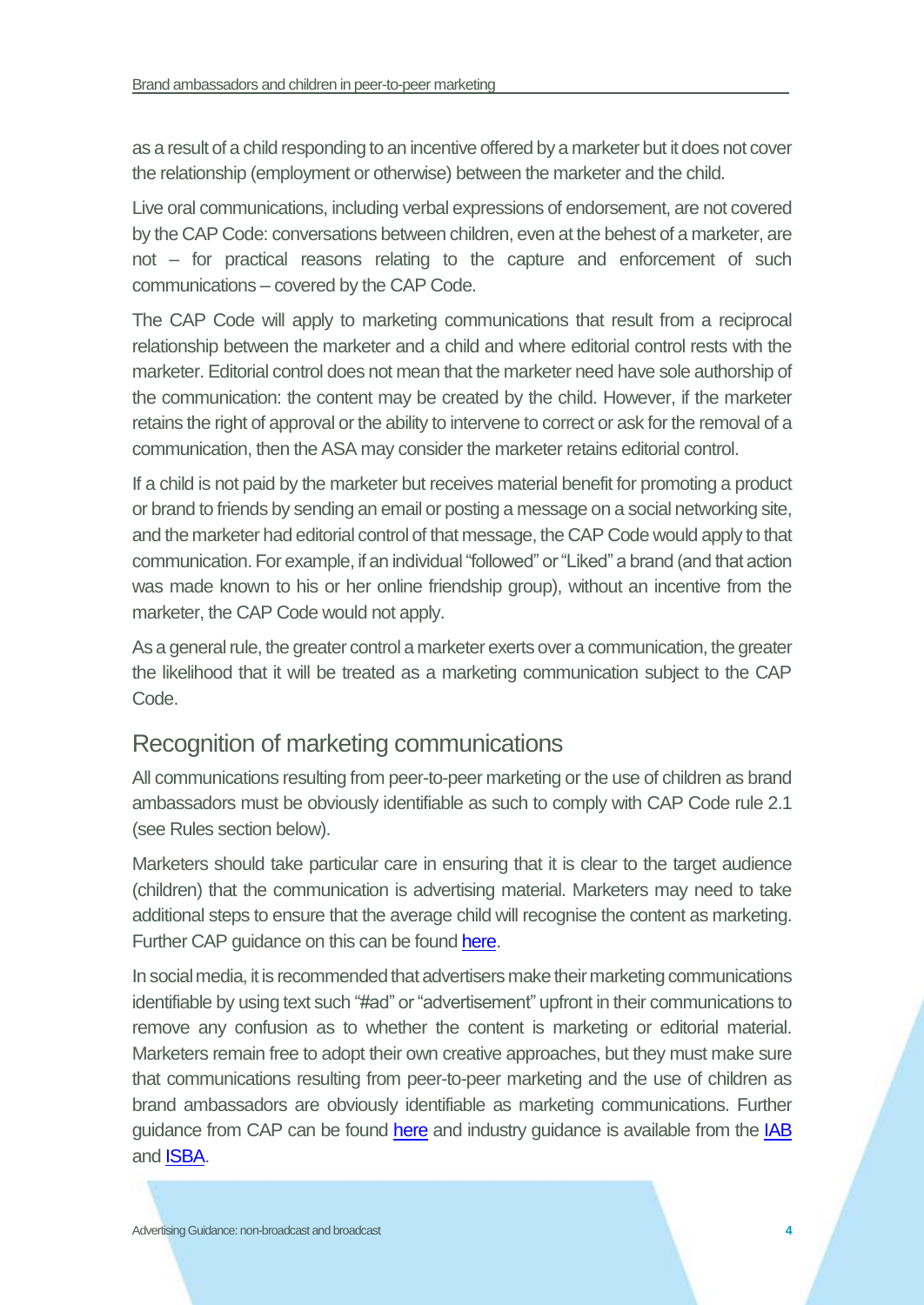If a child has received payment or a reciprocal benefit for placing a marketing communication, marketers may wish to make that fact clear by stating "X posted this message in return for access to a game/entry into a competition" to ensure that a child audience is not misled or has their credulity exploited because they believe that a communication was placed by their friend without an incentive or reciprocal relationship.

Marketers should check they are not potentially in breach of The Consumer Protection from Unfair Trading Regulations 2008 (CPRs) if they do not disclose the fact that advertising material has been paid for.

#### Specific guidance on marketing to children

Marketers are reminded that the CAP Code in its entirety, including section 5 which contains specific rules for marketing communications that are addressed to, targeted at or feature children, applies to incentivised peer-to-peer marketing and communications that arise from brand ambassador activity. The CAP Code does not, however, cover live oral communications (see II (i) of the CAP Code).

Marketing communications, however they arise, must do nothing to make children feel inferior or unpopular if they do not have a product or do not engage in peer-to-peer marketing or brand ambassadorship. For example, marketers should avoid stating or implying that a child will be a failure unless they take up an offer, that they "must" do something or that "everyone else has this [product]". Claims of that nature are likely to appeal to children's natural desire to fit in and may make them feel inferior if they do not participate and place them under undue pressure and are likely to breach CAP Code rule 5.2.1.

Marketers must ensure they do nothing that is likely to result in children's physical, mental or moral harm (CAP Code rule 5.1). For example, children must not be encouraged to take unnecessary risks such as adding strangers to their social networking profile in order to qualify for a promotion or access to content or be presented with peer-to-peer or brand ambassador marketing communications for content that is likely to be inappropriate for them.

Marketing communications that arise from peer-to-peer or brand ambassador activity must not encourage peer pressure by stating or implying that all a child's friends have [product X] and that they should do too, nor should they suggest that a child should only add friends who have 'liked' Brand X. Claims of that nature might make a child feel inferior or encourage children to pressurise their friends into engaging with the marketing communication. Marketers must bear in mind the likely reaction to the marketing communication from children, which is influenced by their age, experience and the context in which the marketing communication appears.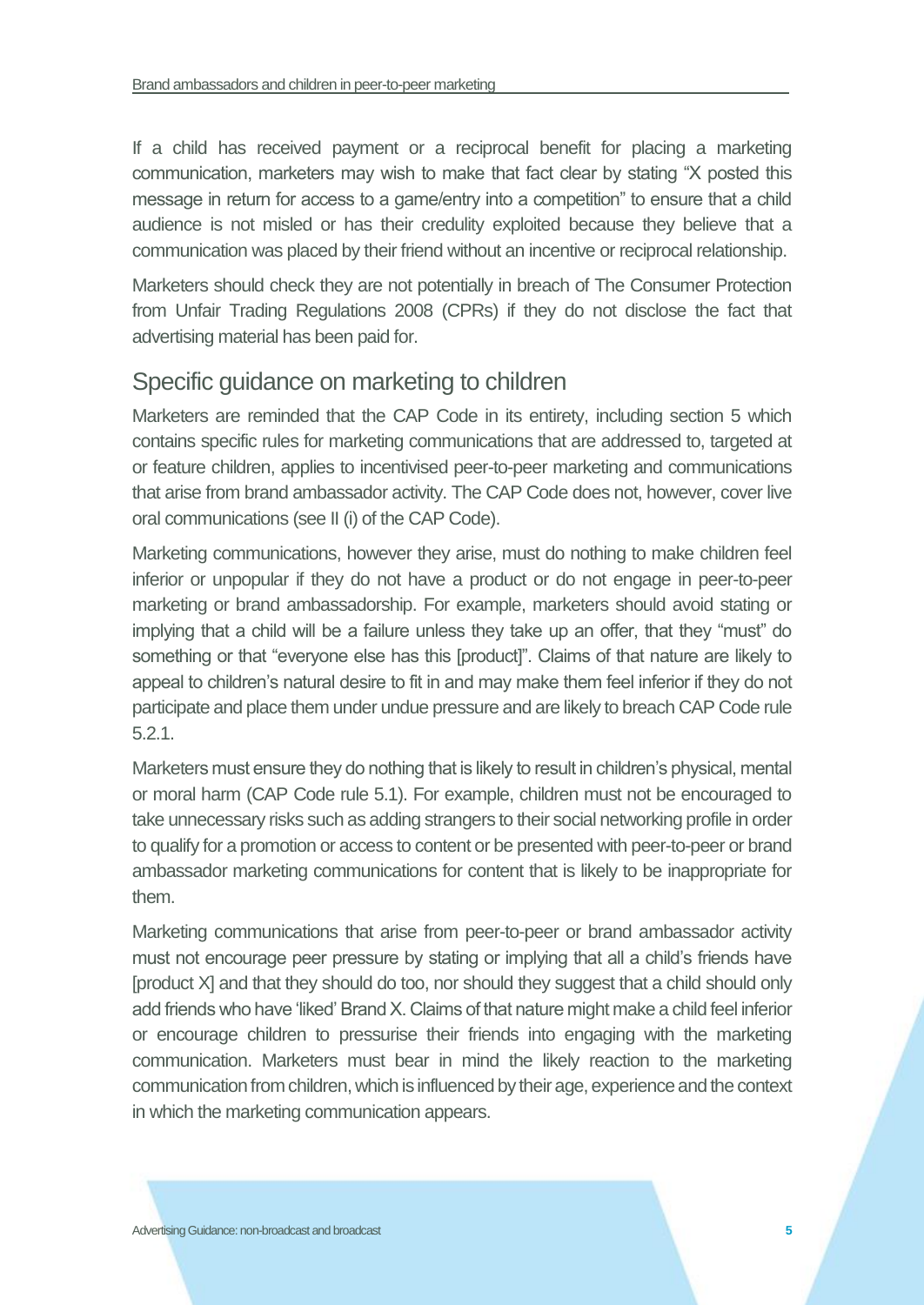Marketers must ensure that their marketing communications do not exploit children's credulity about what is required of them to engage in peer-to-peer marketing or be employed as brand ambassadors; they must understand the extent of their commitment and the likely result of their engagement. Particular care should be taken to ensure that communications do not exaggerate what is likely to be attainable by the child, bearing in mind their experience and likely understanding. For example, 'receive extra power in the game if you click our 'Like' button' when clicking the button provides no material benefit to gameplay.

Marketing communications must not encourage children to make a nuisance of themselves, pester their parents (CAP Code rule 5.4.1) or undermine parental authority, for example by stating or implying that a child should keep a secret from their parents.

Marketing communications addressed to or targeted at children must not include a direct exhortation to children to buy a product or persuade their parents to buy a product, such as "Buy X" or "Get your mum or dad to buy X for you" (CAP Code rule 5.4.2).

For marketing communications and practices that fall outside the scope of the CAP Code, such as the formal employment of children, marketers are strongly urged to seek parental/guardian consent before engaging a child in brand ambassador activity.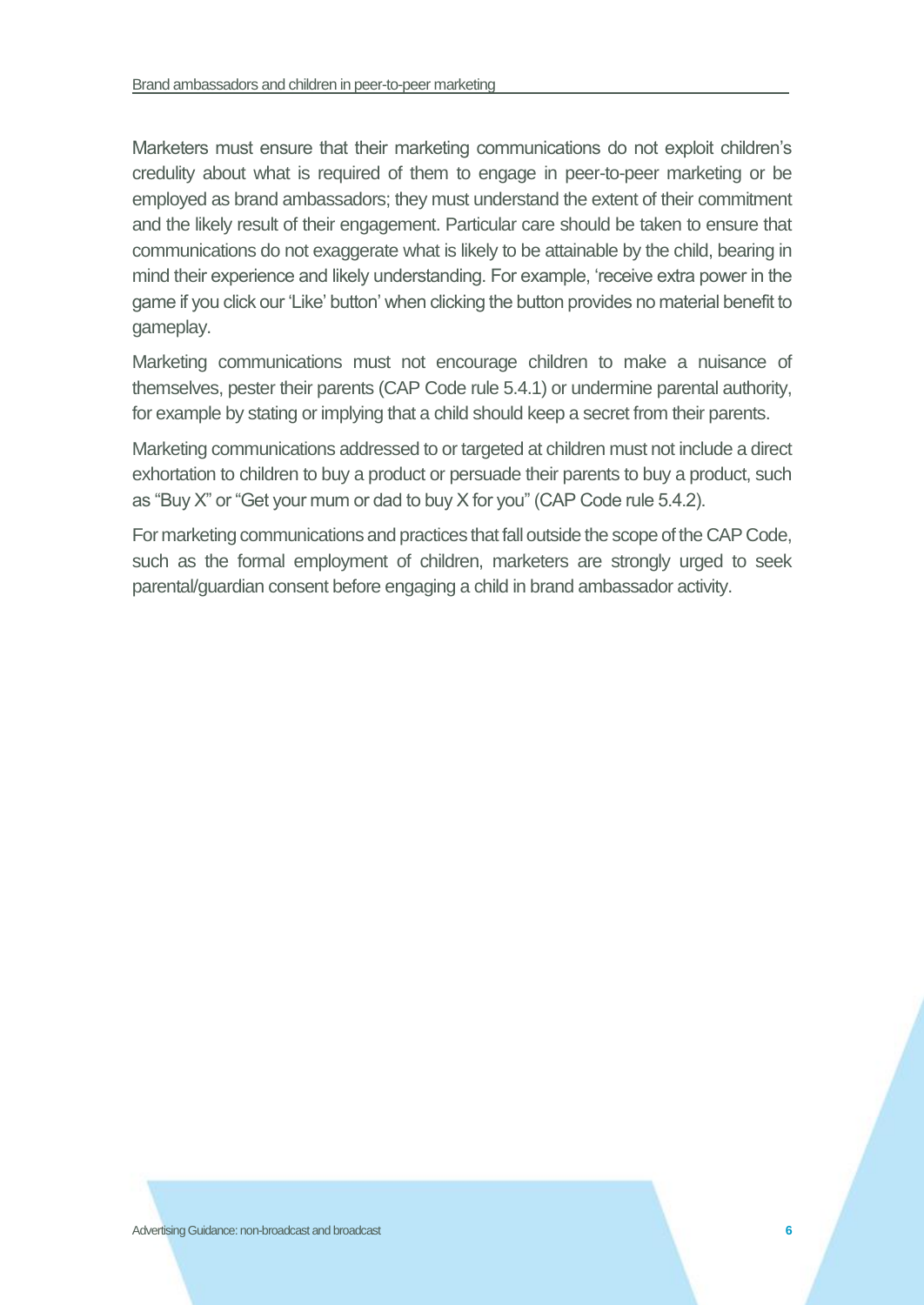Rules

- 2.1 Marketing communications must be obviously identifiable as such.
- 2.3 Marketing communications must not falsely claim or imply that the marketer is acting as a consumer or for purposes outside its trade, business, craft or profession; marketing communications must make clear their commercial intent, if that is not obvious from the context.
- 2.4 Marketers and publishers must make clear that advertorials are marketing communications; for example, by heading them "advertisement feature".
- 5.1 Marketing communications addressed to, targeted directly at or featuring children must contain nothing that is likely to result in their physical, mental or moral harm:
- 5.1.1 children must not be encouraged to enter strange places or talk to strangers;
- 5.1.4 children must not be encouraged to copy practices that might be unsafe for a child;
- 5.1.5 distance selling marketers must take care when using youth media not to promote products that are unsuitable for children;
- 5.2 Marketing communications addressed to, targeted directly at or featuring children must not exploit their credulity, loyalty, vulnerability or lack of experience:
- 5.2.1 children must not be made to feel inferior or unpopular for not buying the advertised product;
- 5.2.2 children must not be made to feel that they are lacking in courage, duty or loyalty if they do not buy or do not encourage others to buy a product;
- 5.2.3 it must be made easy for children to judge the size, characteristics and performance of advertised products and to distinguish between real-life situations and fantasy;
- 5.2.4 adult permission must be obtained before children are committed to buying complex or costly products;
- 5.3 Marketing communications addressed to or targeted directly at children:
- 5.3.1 must not exaggerate what is attainable by an ordinary child using the product being marketed;
- 5.3.2 must not exploit children's susceptibility to charitable appeals and must explain the extent to which their participation will help in any charity-linked promotions.
- 5.4 Marketing communications addressed to or targeted directly at children
- 5.4.1 must not actively encourage children to make a nuisance of themselves to parents or others and must not undermine parental authority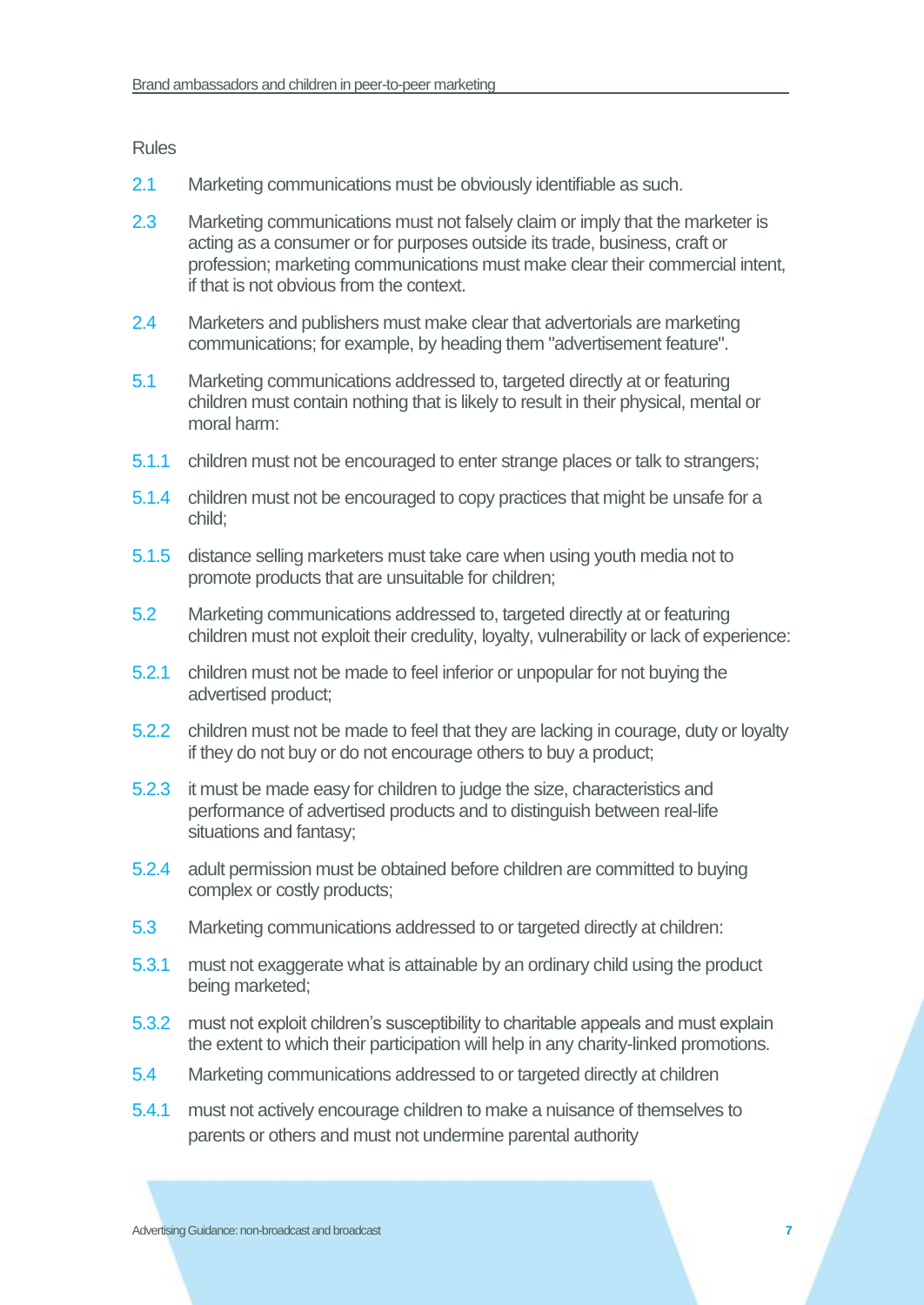- 5.4.2 must not include a direct exhortation to children to buy an advertised product or persuade their parents or other adults to buy an advertised product for them.
- 5.5 Marketing communications that contain a direct exhortation to buy a product via a direct-response mechanism must not be directly targeted at children.